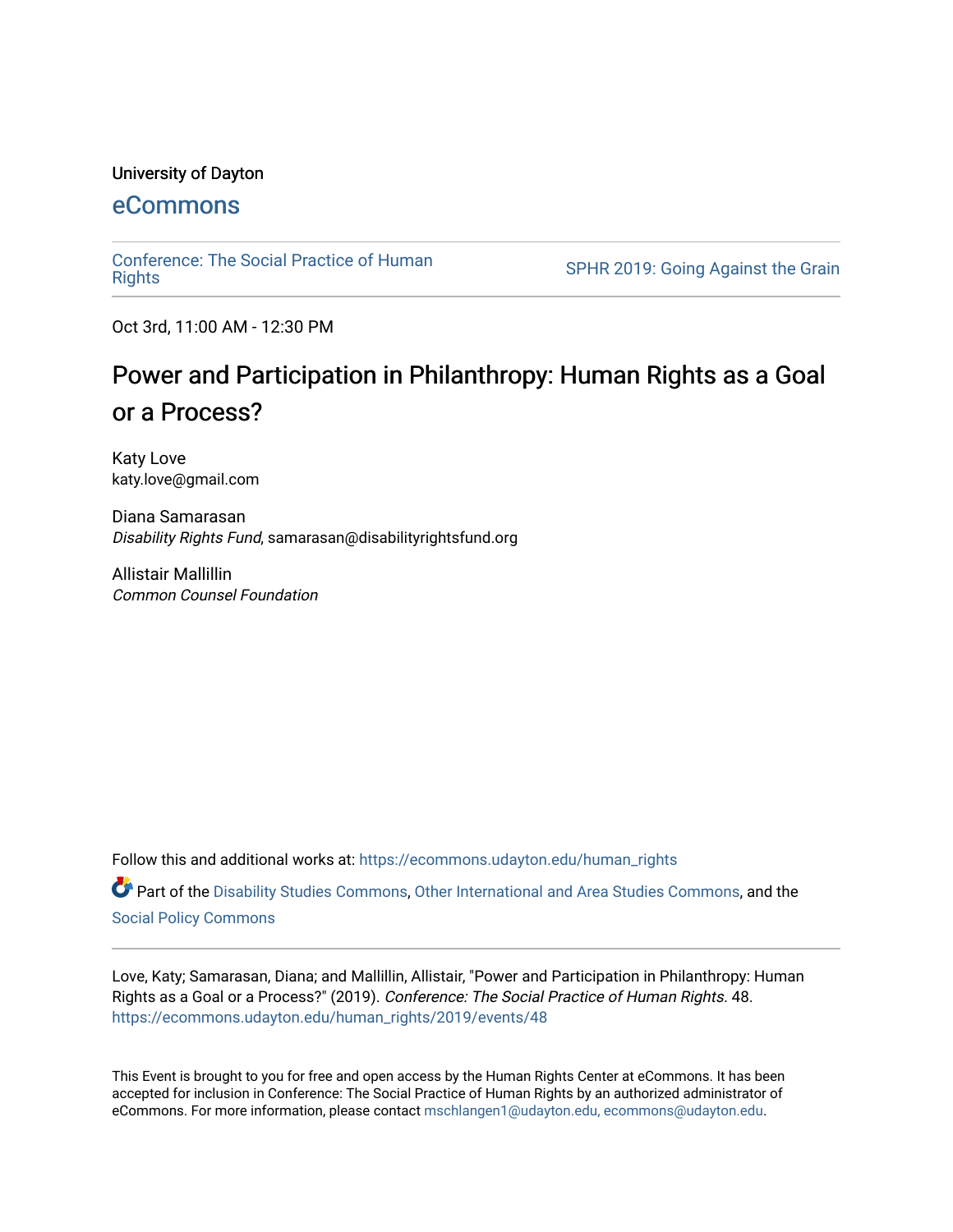# **Going Against the Grain**

University of Dayton Human Rights Center Social Practice of Human Rights Conference, Oct. 1-4, 2019

# **Power and Participation in Philanthropy: Human Rights as a Goal or a Process?**

### **Presented by:**

**Katy Love Diana Samarasan**, *Disability Rights Fund* **Allistair Mallillin**, *Common Counsel Foundation*

# **Session:** Power and Participation in Philanthropy

### **Abstract:**

In our capitalist system, exploitation leads to extreme wealth concentrated in the hands of a few individuals, who then reap tax benefits for their charitable "giving." Philanthropic institutions are embedded in this paradox, benefitting from the economic system, while also attempting to mitigate its damaging effects. Foundations represent the economic elite, are increasingly viewed as part of the problem, rather than a part of the solution, even when they are human rights funders. In the last 4 years, a collective of participatory grantmakers have developed tools that prompt large funders to question and change traditional grant decisionmaking practices. The Disability Rights Fund, the Wikimedia Foundation, FRIDA | The Young Feminist Fund, the Red Umbrella Fund, UHAI - EASHRI, and others, share innovative structures and processes, centralizing marginalized voices in decision-making about grants.

Our premise is that people affected by grants should decide, not those who have the money. We are inspired and guided by the motto of the disability rights movement: "Nothing about us, without us." We believe that the journey and process — the reckoning with power and powerlessness — is a critical impact in and of itself. Large funders are listening. In 2017, the Ford Foundation published a paper "Participatory Grant Making: Has Its Time Come?," and in 2018, the U.S. Foundation Center's GrantCraft published a Guide to Participatory Grantmaking, featuring the work and voices of participatory grantmakers. Inside Philanthropy has named participatory grantmaking the "most promising sector reform effort" of 2018, underscoring the important shifts in power that come with this approach. This panel will examine why it is critical — when addressing human rights — to break down traditional funder barriers in favor of participation, transparency, accountability, and collaboration, and will present some beginning ideas towards a participatory audit framework that could be used to ensure that human rights philanthropy uses human rights in practice.

# **Presenter information:**

Diana Samarasan is the Founding Executive Director of the Disability Rights Fund and the Disability Rights Advocacy Fund – which are pooled funds and participatory grantmakers